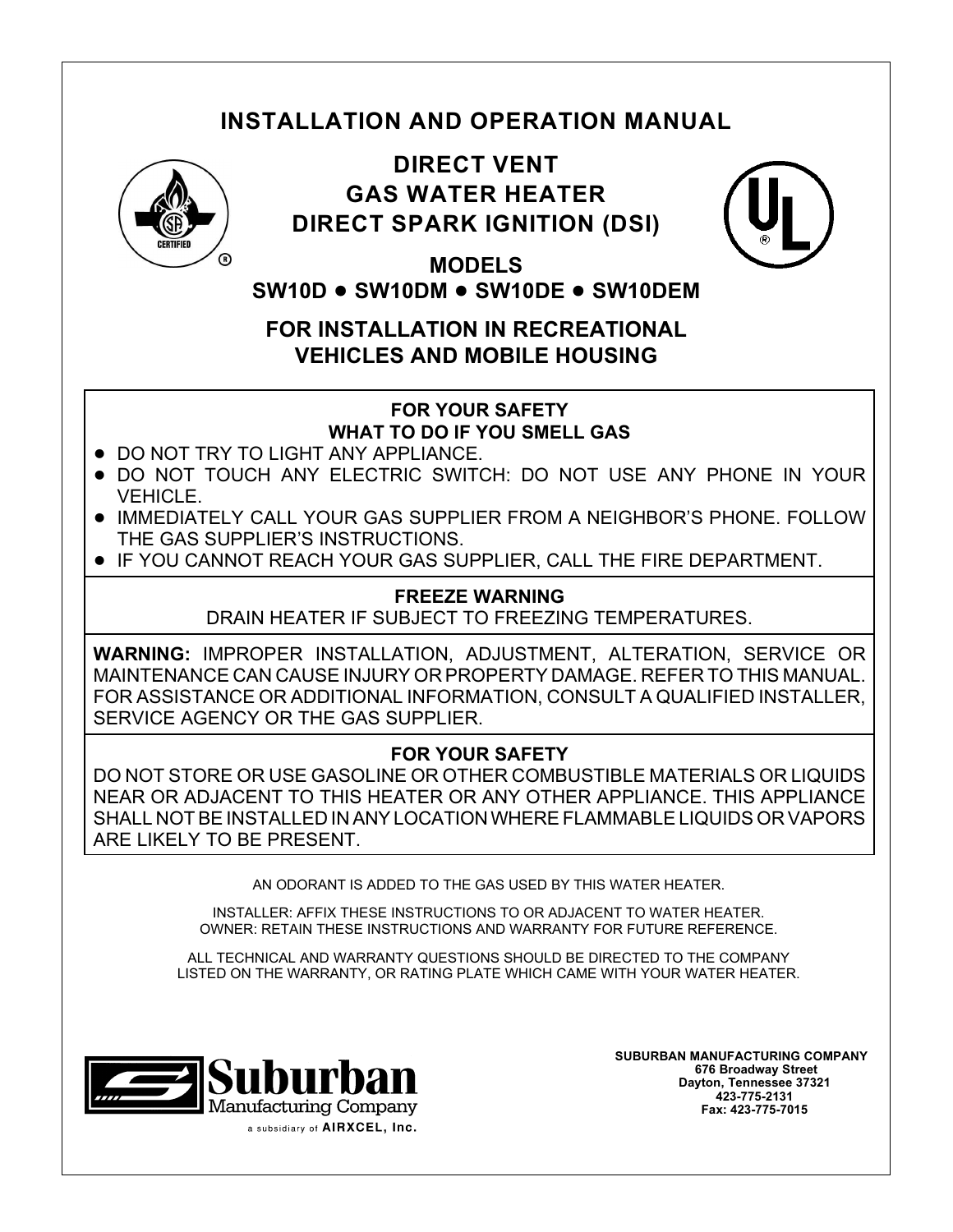#### **INSTALLATION REQUIREMENTS**

**WARNING! Installation of this appliance m ust be made in accordance with the written instructions provided in this m anual. No agent, representative or employee of Suburban or other person has the authority to change, m odify or waive any provision of the instructions contained in this m anual.**

**CAUTION: If possible, do not install the water heater to where the vent can be covered or obstructed when any door on the trailer is opened. If this is not possible, then the travel of the door must be restricted in order to provide a 6" minim um clearance between the water heater vent and any door whenever the door is opened.**

**CAUTION: Due to the differences in vinyl siding, this appliance should not be installed on vinyl siding without first consulting with the manufacturer of the siding or cutting the siding away from the area around the appliance vent.**

**CAUTION: In any installation in which the vent of this appliance can be covered due to the construction of the RV or som e special feature of the RV such as slide out, pop-up etc., always insure that the appliance cannot be operated by setting the therm ostat to the positive "OFF" position and shutting off all electrical and gas supply to the appliance.**

**CAUTION: Do not install this appliance to where the vent term inates below a slide-out. This appliance is not to be installed under any overhang. It must be free and clear of any type overhang.**

This installation must conform with the requirements of the authority having jurisdiction or in the absence of such requirements with the latest edition of the National Fuel Gas Code ANSI Z223.1; and the latest edition of the American National Standard for Recreational Vehicles-501C. In Canada the installation should conform with the following standards.

**A.** For installation in Recreational Vehicle

**1.** Gas - CSA standard CSA Z240.4.2 Installation Requirements for Propane Appliances and Equipment in Recreations Vehicles.

**2.** Electrical - CSA standard C22.2 No. 148/Z240.6.2 Electrical Requirements for Recreational Vehicles.

**3.** Plumbing - CSA standard CSA Z240.3.2 Plumbing Requirements for Recreational Vehicles.

**B**. For installation in Mobile Housing

**1.** Gas - C SA standard CSA Z240.4.1 Installation Requirements for Gas Burning Appliances and Equipment in Mobile Homes.

**2.** Electrical - CSA standard CSA C22.1 Canadian Electrical Code Part 1.

**3.** Plumbing - CSA standard CSA Z240.3.1 Plumbing Requirements for Mobile Homes.

The appliance shall be disconnected from the gas supply piping system during any pressure testing of the system.

The appliance and its gas connections shall be leak tested before placing the appliance in operation.

All air for combustion must be supplied from outside the structure. Air for combustion must not be supplied from occupied spaces.

#### **INSTALLATION INSTRUCTIONS**

Minimum clearance from combustible construction on sides, top, floor and rear = 0 inches. Provide room for access to rear of heater for servicing.

Provide an opening flush with floor in outer wall of coach as shown. Wall of coach should be framed as shown in Figure 1. Maintain inside dimensions listed below. Do not install on carpet unless the carpet is covered by a metal or wood shield covering the entire area underneath the water heater. If you prefer, you may cut away the carpet from this area.

#### **INSTALLATION USING FLUSH MOUNT FRAME & DOOR (See Figure 2 for Illustration)**

**A.** Position heater into framed opening as illustrated. Slide unit into opening until the front of the control housing is flush with the exterior coach skin.



**B.** Secure the control housing to the coach wall (framed opening) at the top and sides of control housing compartment using screws or other suitable fasteners. Recess the screws or fasteners back far enough from the front edge of control housing (approximately 1 1/2") in order to clear the flange on door frame. The door frame, when installed, must not overlap onto screw or other fastener head. If due to the wall thickness, it is not possible to secure the water heater without covering the fastener head with the door frame, it is important to not over tighten the fastener and distort the control housing. Over tightening of the fastener may cause water heater leaks between the control housing and the door frame.

NOTE: Caulk around screw or fastener heads to assure water tight seal.

**C.** Install chocks, one on each side of water heater, as illustrated in Figure 1A.

**D.** On mesa or yoder type sidewalls, flatten the wall area around the opening.

**E.** Caulk around framed opening (trailer skin) as illustrated.

**F.** Caulk around door frame using 2 beads of silicone caulking (or suitable caulking) - one on flange to seal to control housing and one around back side of frame to seal to coach skin. (See detail A in illustration.)

**G.** Insert door frame into control housing and secure with four (4) No. 8-15 x 3 1/2" screws provided.

**H.** To install door, place the two holes in the bottom of the door over the door pins on the frame. Close the door so that the latch protrudes through the slot in the door. Turn latch 90 degrees to fasten door.

**I.** The module board on models SW10D and SW10DE is not secured to the water heater. It is to be permanently mounted by the installer.

The module board must be mounted to where it is accessible for service yet out of way of children. It should be located in a place where it cannot be subjected to moisture, cleaning chemicals, flammable vapors and liquids, etc.

The board and all wiring to the board must be protected in order to prevent dam ages and accidental contact with these parts. The module board may be mounted with two (2) No. 6 x 5/8 screws or other suitable hardware.

#### **MAKING WATER CONNECTIONS**

**A.** Water connections are made at the rear of the water heater. Refer to Figure 3 for all models except SW10DM and SW10DEM. For SW10DM and SW10DEM, refer to Figure 4 or 5. Connect the hot and cold water lines to the 1/2" female pipe fitting provided on rear of tank. These fittings are marked "HOT" and "COLD". NOTE: Inside each fitting is a plastic fill tube. Its purpose is to enhance water circulation. **DO NOT REMOVE PLASTIC FILL TUBE.**

IMPORTANT: Use a pipe thread compound suitable for potable water or pipe thread tape on all connections to assure they will not leak.

**B.** For ease of removal, it is suggested that a pipe union be installed in each water line.

**C.** Fill tank with water. Open both hot and cold water faucets to expel air from tank. When tank is filled and water flows from faucets, close both faucets and check all connections for leaks.

**CAUTION: If you use air pressure to check for leaks, the pressure must not exceed 30 PSI (in accordance with 4-9.1.1 of ANSI A119.2).**

## NOTE: After leak testing, drain water from tank.

### **MAKING GAS CONNECTIONS**

**A.** Connect a 3/8" gas supply line to the 3/8 flare fitting at gas valve located in the control housing. When making the gas connection, hold the gas fitting on the valve with a wrench when tightening the flare nut. Failure to hold fitting secure could result in a gas leak due to fitting being damaged. NOTE: It will be necessary to remove the grommet from the control housing, m ake the gas connection at the valve, then reinstall grommet.

**WARNING! It is im perative that grom m et and gas line through grom m et be caulked air tight. If not tightly sealed, m oisture and potential harm ful flue products could vent through opening and into living area of trailer. (See Figure 6.)**

**B.** Turn on gas and check all fittings and connections for leaks, using a soap and water solution. Correct even the slightest leak immediately.

**WARNING! Do not use an open flame to check for leaks**

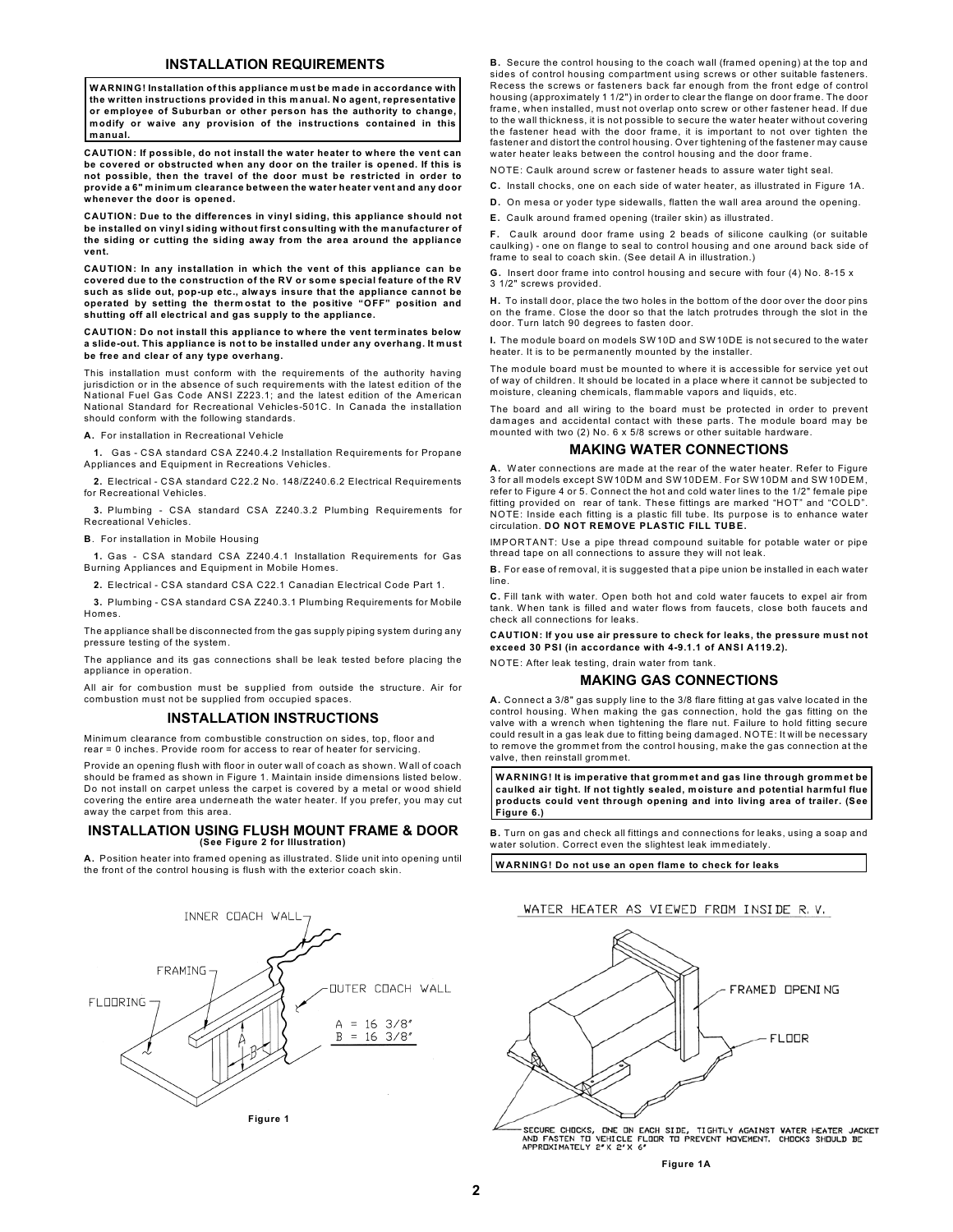







**MODEL SW10DEM Figure 5**





**Figure 6**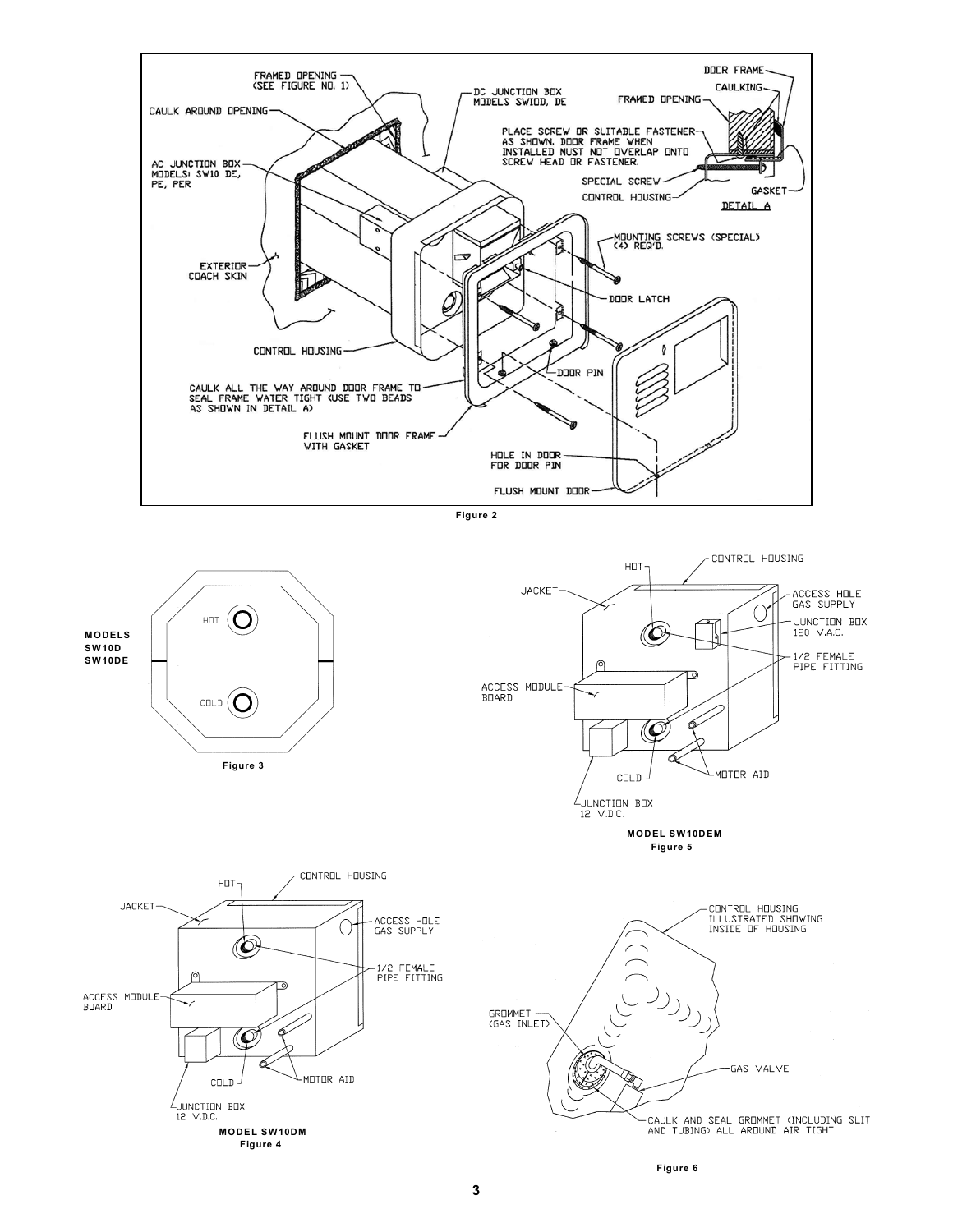### **MAKING ELECTRICAL CONNECTIONS 12 VOLTS D.C.**

**A.** Applicable to following models: SW10D, SW10DE, SW10DM, and SW10DEM.

**B.** Refer to Figure 2 for location of D.C. junction box on models SW10D and SW10DE. Refer to Figure 4 and 5 for location of D.C. junction box on models SW10DM and SW10DEM.

**C.** The electrical connections must be made in accordance with local codes and regulations. In the absence of local codes and regulations, refer to the latest edition of the National Electrical Code ANSI\NFPA No. 70.

In Canada, the electrical installation should conform with CSA standard CSA C22.2 No. 148/Z240.6.2 Electrical Requirements for Recreational Vehicles and CSA C22.1 Canadian Electrical Code Part 1 when installing the unit in recreational vehicles and mobile homes respectively.

**D.** Make the 12 Volt D.C. electrical connections following the wiring diagram illustrated in Figure 7.

If the power supply is to be from a convertor, we recommend that the converter system be wired in parallel with the battery. This will serve two purposes:

- **1.** Provide a constant voltage supply
- **2.** Filter any A.C. spikes or volt surges

We recommend insulated terminals be used for all electrical connections.



utiliser a cet effet un fil 18 GA. 105°C ou equivalent.

**Figure 7**

#### **MAKING ELECTRICAL CONNECTIONS 120 VOLTS A.C.**

**A.** Applicable to following models SW10DE and SW10DEM.

**B.** Refer to Figure 2 for location of A.C. junction box on model SW10DE. Refer to Figure 5 for A.C. junction box on model SW10DEM.

**C.** The electrical connections must be m ade in accordance with local codes and regulations. In the absence of local codes and regulations, refer to the latest edition of the National Electrical Code ANSI/NFPA No. 70.

In Canada, the electrical installation should conform with CSA standard CSA C22.2 No. 148/Z240.6.2. Electrical requirements for Recreational Vehicles and CSA C22.1 Canadian Electrical Code Part 1 when installing the unit in recreational vehicles and mobile homes respectively.

**D.** Check rating plate and wiring diagram (Figure 8) before proceeding. Install a fused safety switch or circuit breaker of adequate capacity between heater and electrical power source. Attach the black and white wires from the fused switch or breaker to corresponding colored wires in heater junction box. A green wire from a well grounded source must be attached to the green nut in the junction box.

**CAUTION: Before applying the 120 VAC power to the water heater junction box, be sure the switch for electric element is in the "OFF" position.**

**WARNING! Before the switch for the electric elem ent is turned to the "ON" position, the water heater tank m ust filled with water. See "Safety Warnings".**



**Figure 8**

### **INSTALLATION OF MOTOR AID HEAT EXCHANGER**

**A.** Place copper "Y"s in heater as shown in Figure 9.

**B.** Secure hoses to "Y"s with hose clamps.

- **C.** Attach hose from motor-aid heat exchanger to "Y"s.
- **D.** Secure hoses to motor-aid and "Y"s with clamps.

**E.** Check all connections for water leaks and proper water circulation through motor-aid heat exchanger, with engine running.

The system should be checked annually for deterioration of heater hose and hose connections. Replace as needed.



**Figure 9**

### **MAINTENANCE**

**WARNING! If the user of this appliance fails to maintain it in the condition in which it was shipped from the factory or if the appliance is not used solely for its intended purpose or if appliance is not maintained in accordance with the instructions in this manual, then the risk of a fire and/or the production of carbon monoxide exists which can cause personal injury, property dam age or loss of life.**

#### **WARNING: For your safety, all repairs should be perform ed by your dealer or a qualified service person.**

**A.** Main Burner: Do not allow the burner to burn with a yellow flame, because sooting will occur. (See Safety Warnings).

If the burner flame is yellow and has an erratic pattern, shut unit down and contact a qualified service agency. Do not continue operating unit with improper burner flame. (See Figure 10 for correct and incorrect burner flame appearance.)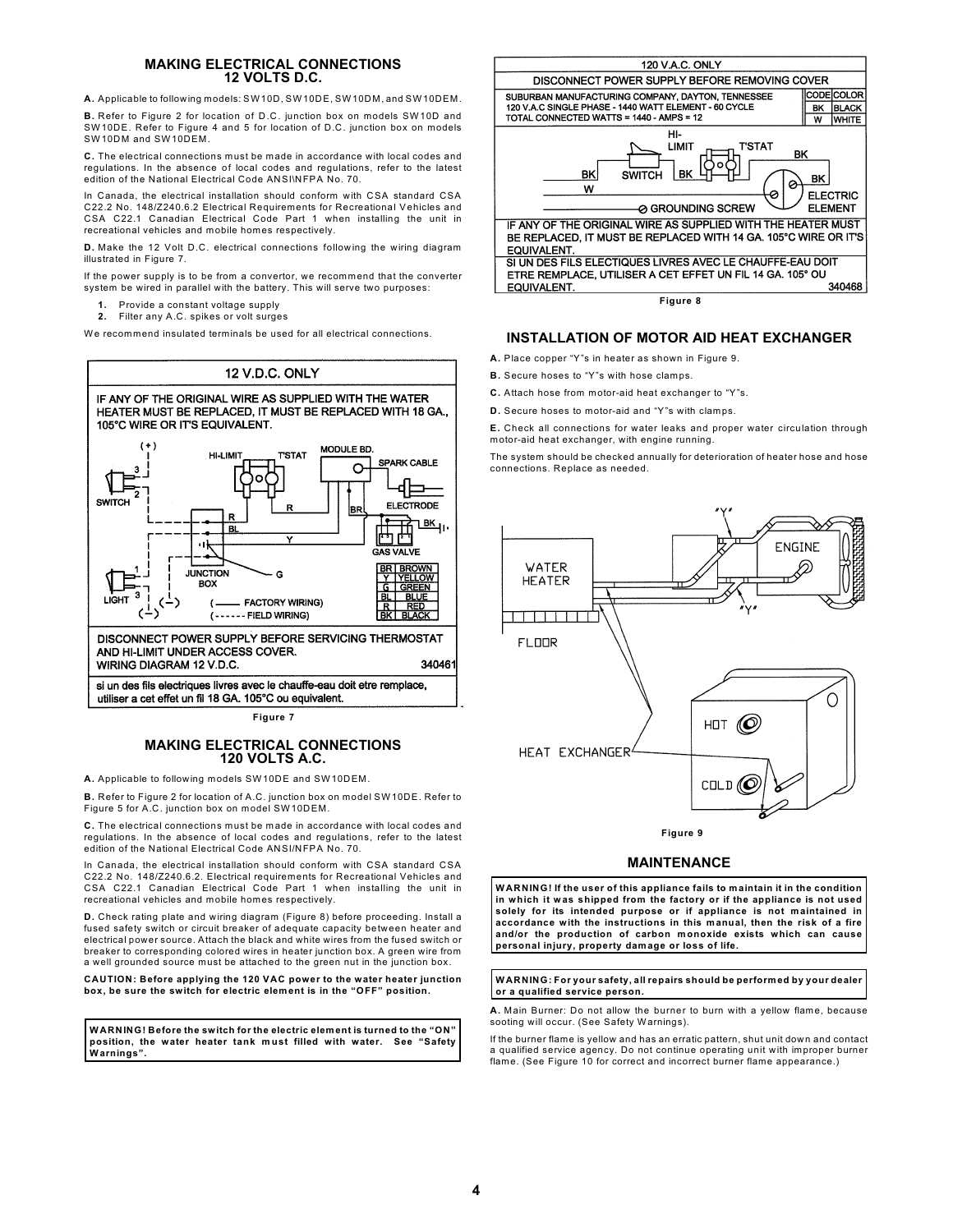**B.** Periodically inspect unit for soot. If soot is present anywhere on water heater, immediately shut unit down and contact your dealer or a qualified service person. Soot is a sign of incomplete combustion and must be corrected before operating water heater. Areas to check would include:

**1.** Check for an obstruction in burner or the flue box.

**2.** Check the screen in the door to see that no foreign material has accumulated to prevent flow of combustion and ventilating air.

**3.** Check to be sure there is no flame present at burner orifice or burner whenever main gas valve is closed. This can be checked by turning the OFF\ON switch to the "OFF" position.

**C.** Frequent checks should be made of the grommet on the gas inlet to assure tight seal. (See "Making Gas Connections").

**D.** Periodically check wiring and wire connection to be sure wiring is not damaged/frayed and that all terminals and connections are tight and in compliance with codes (See "Making Wire Connections").

#### **SAFETY WARNINGS**

**WARNING! It is im perative that the water heater tank be filled with water before operating the water heater. Operation of the water heater without water in the tank may result in dam age to the tank and/or controls. This type of damage is not covered by the lim ited warranty.**

**WARNING! Hydrogen gas m ay result if you have not used this heater for two weeks or more. HYDROGEN GAS IS EXTREMELY FLAMMABLE. To reduce the risk of injury under these conditions, open the hot water faucet for several minutes at the kitchen sink before you use any electrical appliance connected to the hot water system. If hydrogen is present, you probably will hear an unusual sound such as air escaping through the pipe as the water begins to flow.**

**Hydrogen gas m ay be present even after water has been drained from the tank. Open faucet at sink and allow system to vent for several minutes (5- 10 minutes).**

**Do not sm oke or have any open flam e near the open faucet. Do not attempt to light pilot or main burner. On DSI models, be sure the switch is "OFF".**

**Should overheating occur, or the gas supply fail to shut off, shut off the m anual gas valve to the appliance before shutting off the electrical supply. Do not use this appliance if any part has been subm erged under water. Im m ediately call a qualified service technician to inspect the appliance and to replace any part of the control system and any gas control that has been subm erged under water.**

**Do not alter the operation of your water heater nor change the design/construction of your water heater. Accessories are being marketed** for RV products which we do not recommend. For your safety **only factory authorized parts are to be used on your water heater.**

**Periodically inspect the vent for obstructions or presence of soot. Soot is form ed whenever combustion is incomplete. This is your visual warning that the water heater is operating in an unsafe manner. If soot is present, im m ediately shut the water heater down and contact your dealer or a qualified service person.**

**When considering add-on room s, porch or patio, attention must be given to the venting of your water heater. For your safety, do not term inate the vent on your water heater inside add-on room s, screen porch or onto patios. Doing so will result in products of com bustion being vented into the room s or occupied areas.**

Never operate the heater if you smell gas. Do not assume that the smell<br>of gas in your RV is normal. Any time you detect the odor of gas, it is to **be considered life threatening and corrected im m ediately. Extinguish any open flames including cigarettes and evacuate all persons from the vehicle. Shut off gas supply at LP gas bottle. (See Safety notice on front cover of this manual.)**

**NOTE: Always open both the cold and hot water faucets when filling vehicle water tank to allow air pockets to be forced out of the water heater. When water flows from the heater faucets, close both faucets.**

**WARNING! Do not store or use combustible m aterials or liquids near or adjacent to this heater. The appliance shall not be installed in any location where flam m able liquids or vapors are likely to be present.**

**Be sure the power is "OFF" to the water heater ignition system during any type of refueling and while vehicle is in motion or being towed.**

**The therm ostat on your water heater is not adjustable. It is a tem perature sensing lim it designed to maintain a water tem perature of 130°F (54°C). Water tem peratures over 125°F (49°C) can cause severe burns instantly or death from scalds; therefore, be careful when using hot water. Children, disabled and elderly are at highest risk of being scalded. Always feel water before bathing or showering.**



**Figure 10**

#### **HIGH ALTITUDE DERATION**

Suburban's water heaters are certified by nationally recognized testing laboratories for operation without modifications at altitudes up to 4,500 feet. Operation above this elevation may require derating by 4 percent for every 1,000 feet above sea level. As an example, at 8,000 feet, the water heater should be derated approximately 32 percent.

If the unit is not properly derated, lack of sufficient oxygen for combustion may produce improper burner operation. Pilot outage caused by burner lift-off or sooting from a yellow burner may occur indicating the possibility of carbon<br>monoxide. You may also notice a lack of efficiency in heating the water because of incomplete combustion of the burner at these higher altitudes.

Consult with the local gas company, your dealer, an RV service agency or Suburban Manufacturing Company for proper derating of the unit. Change-out of the orifice (derating) should be done by the dealer or a qualified service agency.

NOTE: It is important that once the unit has returned to lower elevation (below 4,500 feet) this high altitude deration and pilot adjustments (if equipped) be reversed for proper operation of the unit.

#### **ANODE PROTECTION**

The tank in this water heater is protected by a magnesium or aluminum anode to prolong the life of the tank by absorbing the corrosive action of hot water. Under normal use, the anode rod will deteriorate and because of this, we recommend it be replaced yearly. NOTE: Water with high levels of iron and/or sulfate will increase the rate of deterioration; therefore, m ore frequent replacement may be required. If anode rod is mostly eaten away, replace it with a new one. (See Figure 11)

Operating the water heater without proper anode protection will decrease tank life and will void your warranty on the tank. NOTE: Tank is drained by removing anode rod (See "Drain and Storage" instructions).

To extend anode life, drain water from tank whenever RV is not being used. Avoid any extended time of non use with water in tank.

Also, refer to section on winterizing.

**WARNING! Do not replace the anode rod with any non-Suburban accessory part, such as an "add-on" electric heating element. Items such as these are not approved to be installed in Suburban products. They could create an unsafe condition and will also void all warranties.**



**Figure 11**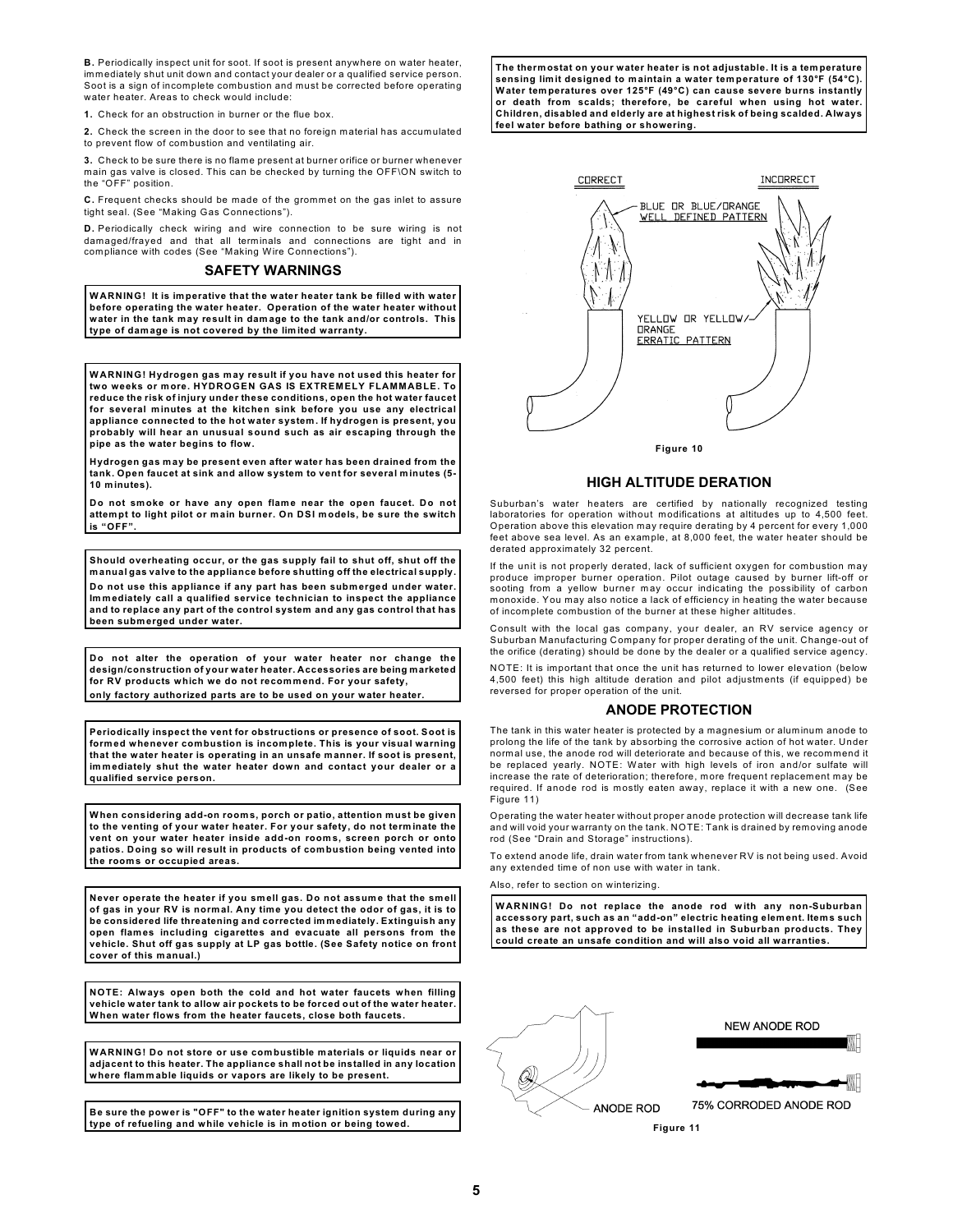#### **PRESSURE RELIEF VALVE**

The temperature and pressure relief valve is designed to open if the temperature of the water within the heater reaches 210°F, or if the water pressure in the heater reaches 150 pounds. Recreational vehicle water systems are closed systems and during the water heating cycle the pressure build-up in the water system will reach 150 pounds. When this pressure is reached, the pressure relief valve will open and water will drip from the valve. This dripping will continue until the pressure is reduced to below 150 pounds, and the valve closes. This condition is normal and does not indicate a defective relief valve.

**WARNING! Do not place a valve between the relief valve and the tank. Do not plug the relief valve under any circumstances.**

#### **WATER WEEPING OR DRIPPING FROM PRESSURE RELIEF VALVE**

You may experience water weeping or dripping from your water heater's Pressure and Temperature (P & T) Relief Valve when your water heater is operating. Water weeping or dripping from the P & T Valve does not always mean the P & T Valve is defective. As water is heated, it expands. The water system in a recreational vehicle is a closed system and does not allow for the expansion of heated water. When the pressure of the water system exceeds the relieving point of the P & T Valve, the valve will relieve the excess pressure.

Suburban recommends that a check valve not be installed directly at the inlet to the water heater tank. This will increase weeping of the pressure relief valve.

#### **WARNING! Do not remove or plug the relief valve.**

One way to reduce the frequency of this occurrence is to maintain an air pocket at the top of the water heater tank. This air pocket will form in the tank by design. However, it will be reduced over time by the everyday use of your water heater.

To replenish this air pocket:

- **1.** Turn off water heater.
- **2.** Turn off cold water supply line.
- **3.** Open a faucet in the RV.
- **4.** Pull out on the handle of the Pressure Relief (P & T) Valve and allow water to flow from the valve until it stops.
	- **5.** Release handle on P & T Valve it should snap closed.

**6.** Close faucet and turn on cold water supply; as the tank fills, the air pocket will develop.

Repeat this procedure as often as needed to reduce the frequency of the weeping of the P & T Valve. If the weeping persists after following this procedure, you may elect to install an expansion or accumulator tank in the cold water line between the tank and check valve to relieve the pressure caused by thermal expansion. Contact your local dealer for assistance.

## **THERMOSTAT AND MANUAL RESET MODELS: SW10D, SW10DE, SW10DM and SW10DEM**

The model water heaters listed above are equipped with a high temperature limit as a cut-off device. Temperature above 180°F will cause m anual reset button to trip shutting down main burner.

To activate burner, the water temperature must be below 110°F, push reset button to re-activate burner.



12 V.D.C. T-STAT HT-I TMTT

**Figure 12**

## **THERMOSTAT AND MANUAL RESET MODELS SW10DE and SW10DEM**

The model water heaters listed above are equipped with a high temperature limit as a cut-off device. Temperature above 180°F will cause manual reset button to trip shutting down the electric element.

To activate element, the water temperature must be below 110°F, push reset button to re-activate the electric element.



## **DRAINING AND STORAGE INSTRUCTIONS**

If RV is to be stored during winter months, the w ater heater must be drained to prevent damage from freezing.

**1.** Turn off electrical power to water heater either at the switch from the electrical element or a breaker.

- **2.** Shut off gas supply to water heater.
- **3.** Turn off pressure pump on water system.
- **4.** Open both hot and cold water faucets.
- **5.** Remove anode rod from tank.

**6.** Follow RV manufacturer's instructions for draining entire water system.

NOTE: Be certain to refill water heater with water and remove all air from tank and lines before re-lighting or before turning on electrical power.

#### **ODOR FROM HOT WATER SYSTEM**

Odor from the hot water system is not a service problem and many water supplies contain sufficient amounts of sulphur to produce an odor. The odor is similar to rotten eggs and is often referred to as "sulphur water". It is not harmful - only unpleasant to smell. Sulphur water can be caused by a chemical action or by bacteria. The solution to eliminate is chlorination of the water system. Add about six (6) ounces of chlorinated common household liquid bleach to each 10 gallons in the water tank. Then run the chlorinated water throughout the system, opening each faucet one at a time until you smell the chlorine. Let the RV sit for a few days and the chlorine should take care of the problem. Then you will need to take care of the chlorine. Remove the chlorine by flushing the system with fresh water. This may take several attem pts. You may consider adding a filtering system that removes chlorine and prevents sulphur water. If the sulphur or rotten egg smell continues, flush the system once again as described above and replace anode rod as necessary.

### **REMOVING WATER HEATER**

- **1.** Shut off gas supply and disconnect gas supply line from water heater.
- **2.** On all Electric Models, disconnect 120 V.A.C. supply at junction box mounted on heater.

**3.** On all DSI Models, disconnect 12 V.D.C. power supply at junction box on heater.

**4.** On Models SW10D and SW10DE disconnect all wires at module board.

**5.** Shut off water supply. Drain water from tank follow ing instructions under "Draining and Storage".

- **6.** Disconnect hot and cold water lines from water heater.
- **7.** Remove screws or nails securing control housing to framed opening.

**8.** Slide heater out. To reinstall, follow instructions in manual under "Installation Instructions".

#### **WINTERIZING**

If your water heater plumbing system is equipped with a bypass kit, use it to close off the water heater, drain the water heater completely and leave the water heater closed off (out of the system) in the bypass position *particularly* if you are introducing antifreeze into the plumbing system. Antifreeze can be very corrosive to the anode rod creating premature failure and heavy sediment in the tank. If the plumbing system is not equipped with a bypass kit, and you intend to winterize by adding antifreeze to the system, remove the anode rod (storing it for the winter) and replace it with a 3/4" drain plug.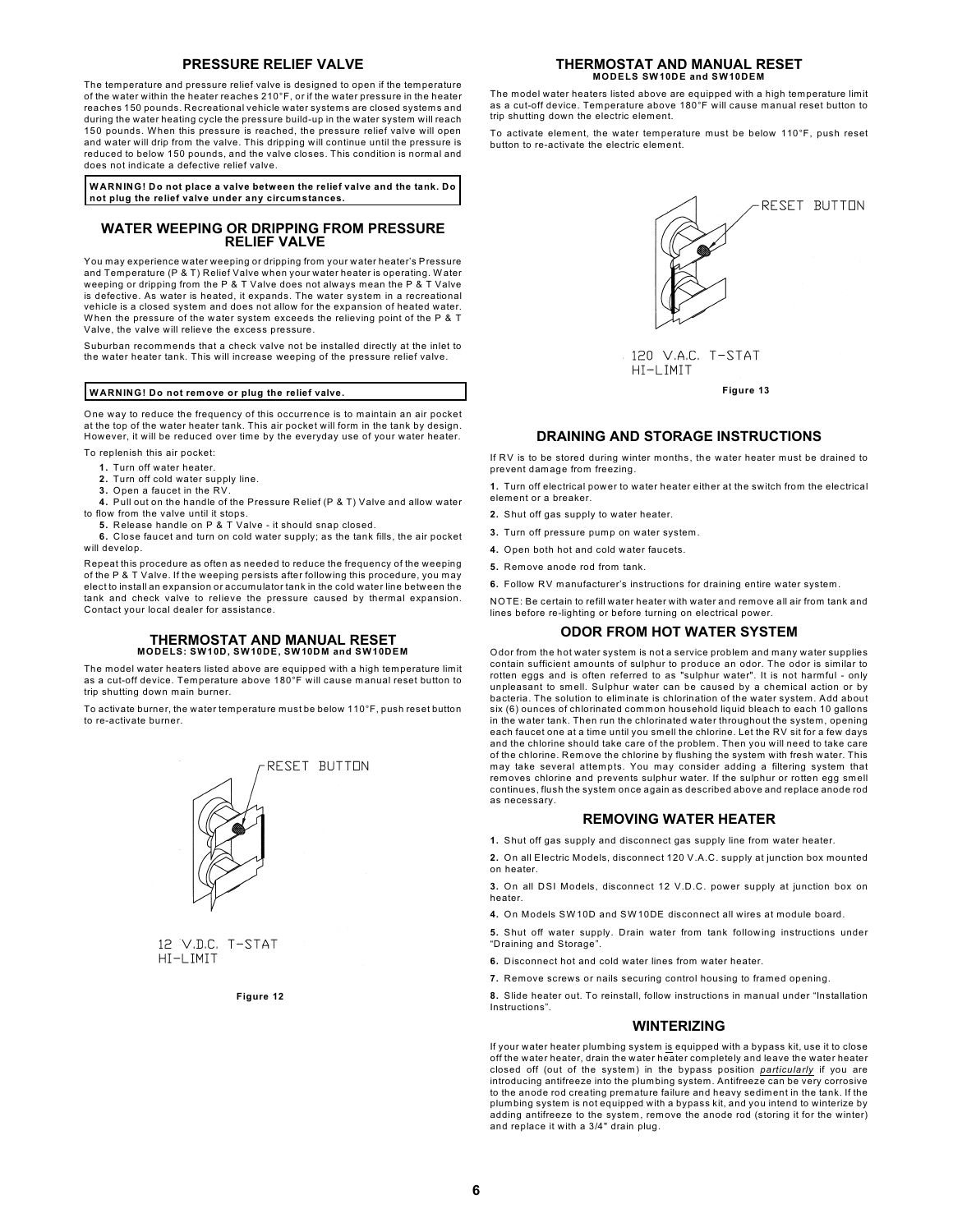# **FOR YOUR SAFETY READ BEFORE LIGHTING**

**WARNING! If the user of this appliance fails to maintain it in the condition in which is was shipped from the factory or if the appliance is not used solely for its intended purpose or if appliance is not m aintained in accordance with the instruction in this manual, then the risk of a fire and/or the production of carbon monoxide exists which can cause personal injury, property dam age or loss of life.**

### **OPERATING AND LIGHTING INSTRUCTIONS**

**WARNING! If you do not follow these instructions exactly, a fire or explosion may result causing property dam age, personal injury or loss of life.**

#### **WARNING: Before operating water heater, be sure tank is filled with water. See "Safety Warnings".**

**A.** This appliance does not have a pilot. It is equipped with an ignition device which automatically lights the burner. Do not try to light the burner by hand.

**B.** BEFORE LIGHTING smell all around the appliance area for gas. Be sure to smell next to the floor because some gas is heavier than air and will settle on the floor

#### **WHAT TO DO IF YOU SMELL GAS**

- Do not try to light any appliance.
- Do not touch any electric switch.
- Do not use any phone in your building. Immediately call your gas supplier from a neighbor's phone. Follow the gas supplier's instructions.
- If you cannot reach your gas supplier, call the fire department.

**C.** This is an automatic gas valve, no adjustments are necessary. Do not attempt to repair the gas valve. This may result in a fire or explosion.

**D.** Do not use this appliance if any part has been under water. Immediately call a qualified service technician to inspect the appliance and to replace any part of the control system and any gas control which has been under water.

**E.** Before operating water heater, check the location of the vent to make sure it will not be blocked by the opening of any door on the trailer. If it can be blocked, do not operate the water heater with the door open.



#### **OPERATING INSTRUCTIONS**

- **1.** STOP! Read the safety information provided.
- **2.** Turn off all electric power to the appliance.
- **3.** Turn "OFF" gas supply.

4. Wait five minutes for gas to clear the area. If you smell gas then STOP! Follow instructions in item B of the safety information. If you don't smell gas, go to next step.

- **5.** Turn "ON" gas supply.
- **6.** Turn on electrical power to the appliance.

**7.** Turn switch to "ON" position. If the burner does not light, the system will automatically attempt two more tries for ignition before lock-out. NOTE: Each ignition cycle will have a 15 second purge before spark cycle if system is a three try system.

**8.** If lockout occurs before main burner lights, turn switch to "OFF", wait five seconds and turn switch to "ON" position. This will restart the ignition cycle. The first start-up of the heater may require several ignition cycles before all air is purged from the gas lines.

If the burner will not come on, the following items should be checked before calling a service person.

- **1.** Switch turned off.
- **2.** Gas supply to heater is empty or turned off.
- **3.** Reset button on ECO is tripped.

### **OPERATING INSTRUCTIONS FOR UNITS WITH ELECTRIC ELEMENT**

Electric water heaters are designed to operate with a minimum amount of service problems; however, proper operation and care is essential.

By far the most common trouble with electric water heaters results from energizing the water heater before it is filled with water. Even brief operation of the electric element without water in the tank will burn-out the electric heating element.

To energize the electric heating element, turn the switch to "on". The switch is located behind the water heater door in the lower left corner of the control housing. The water temperature will be regulated by the thermostat.

#### **TO TURN OFF WATER HEATER**

- **1.** Turn switch to "OFF" position.
- **2.** Turn off electrical power to the appliance.
- **3.** Turn off gas supply.

**4.** If vehicle is to be stored or heater is going to be turned off while subject to freezing temperature, drain water heater. (See "Draining and Storage Instructions.")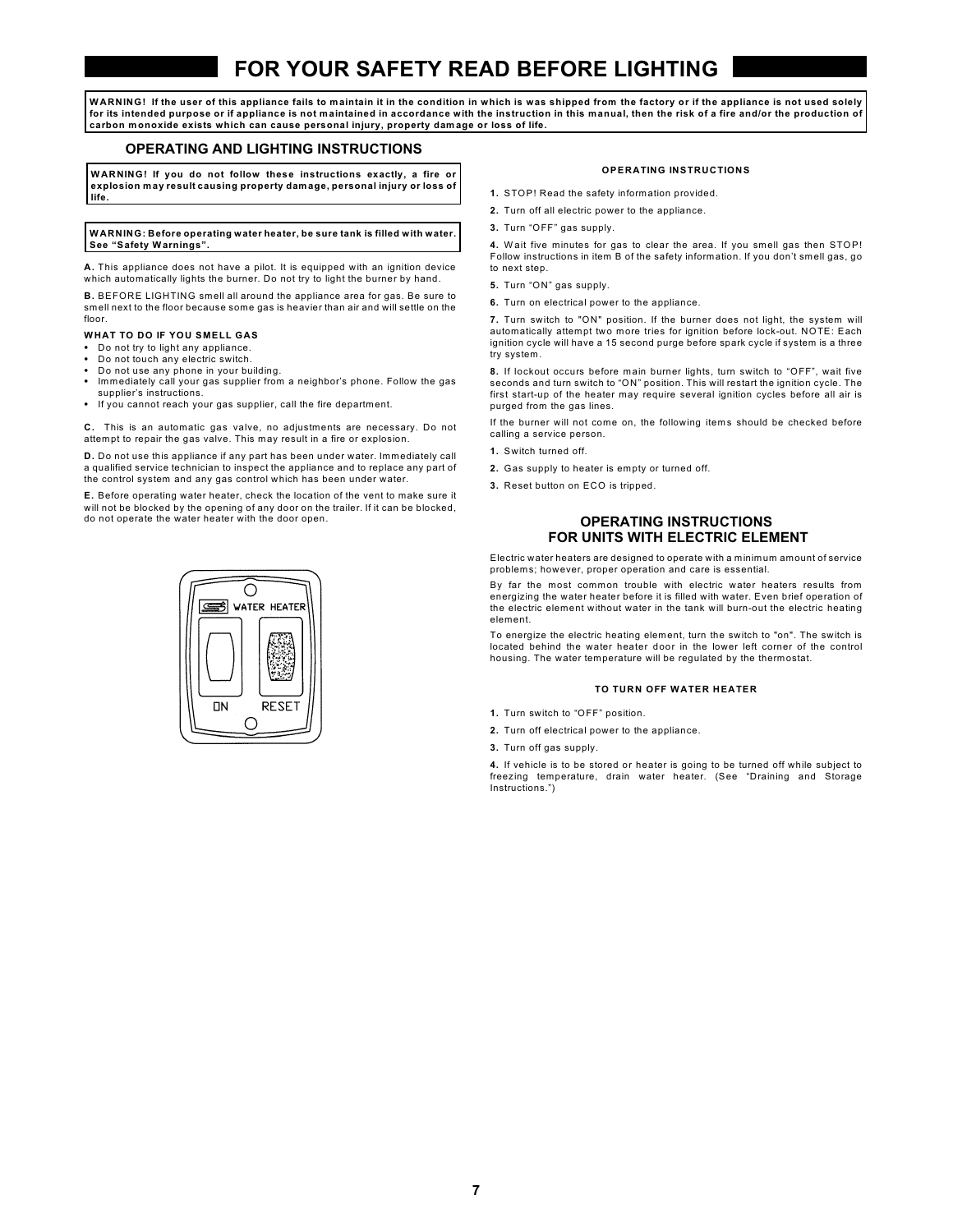## **PARTS ILLUSTRATION AND REPLACEMENT PARTS LIST**

**Only factory authorized parts are to be used. Do not attempt to repair defective parts.**

When ordering repair parts from your dealer or a distributor, always give the following information:

- 
- 
- **1.** Part Number (Not Item No.)<br>**2.** Part Description<br>3. Model No. and Serial No. of your Heater<br>**4.** Number of Parts Required
- 

## **PARTS LIST FOR MODELS SW10D and SW 10DE (Figure 14)**

| Item           |                                                                 |              | <b>Part Number</b> |
|----------------|-----------------------------------------------------------------|--------------|--------------------|
| No.            | <b>Description</b>                                              | <b>SW10D</b> | SW10DE             |
| 1              |                                                                 |              | 101781             |
|                | (with any order for Foam Jacket, also order Banding Kit 520772) |              |                    |
| $\overline{2}$ |                                                                 |              | 232795             |
| 3              |                                                                 |              | 520814             |
| 5              |                                                                 |              | 090487             |
| 6              |                                                                 |              | 070270             |
| $\overline{7}$ |                                                                 |              | 230216             |
| 8              |                                                                 |              | 121576             |
| 9              |                                                                 |              | 230218             |
| 10             |                                                                 |              | 121252             |
| 11             |                                                                 | -------      | 090447             |
| 12             |                                                                 |              | 090517             |
| 13             |                                                                 |              | 121934             |
| 14             |                                                                 |              | 121252             |
| 15             |                                                                 |              | 101777             |
| 17             |                                                                 |              | 121577             |
| 18             |                                                                 |              | 161157             |
| 19             |                                                                 |              | 121934             |
| 20             |                                                                 |              | 070987             |
| 21             |                                                                 |              | 090467             |
| 22             |                                                                 |              | 121407             |
| 23             |                                                                 |              | 063187             |
| 24             |                                                                 |              | 070874             |
| 25             |                                                                 |              | 232258             |
| 26             |                                                                 |              | 121407             |
| 27             |                                                                 |              | 010843             |
| 29             |                                                                 |              | 171463             |
| 30             |                                                                 |              | 121934             |
| 31             |                                                                 |              | 090445             |
| 32             |                                                                 |              | 070988             |
| 33             |                                                                 |              | 070270             |
| 34             |                                                                 |              | 232767             |
| 35             |                                                                 |              | 070989             |
| 36             |                                                                 |              | 090450             |
| 37             |                                                                 |              | 232306             |
| 38             |                                                                 |              | 232282             |
| 39             |                                                                 |              | 121698             |
| 40             |                                                                 |              | 070483             |
| 41             |                                                                 |              | 070270             |
| 42             |                                                                 |              | 232362             |
| 43             |                                                                 |              | 121252             |
| 44             |                                                                 |              | 170374             |
| 45             |                                                                 |              | 520789             |
| 46             |                                                                 |              | 161109             |
| 47             |                                                                 |              | 171420             |
| 48             |                                                                 |              | 063245             |
| 49             |                                                                 |              | 121958             |
| 50             |                                                                 |              | 121474             |
| 51             |                                                                 |              | 063444             |
| 52             |                                                                 |              | 121943             |
| 53             |                                                                 |              | 171463             |
| 54             |                                                                 |              | 232459             |
| 55             |                                                                 |              | 121577             |
|                |                                                                 |              |                    |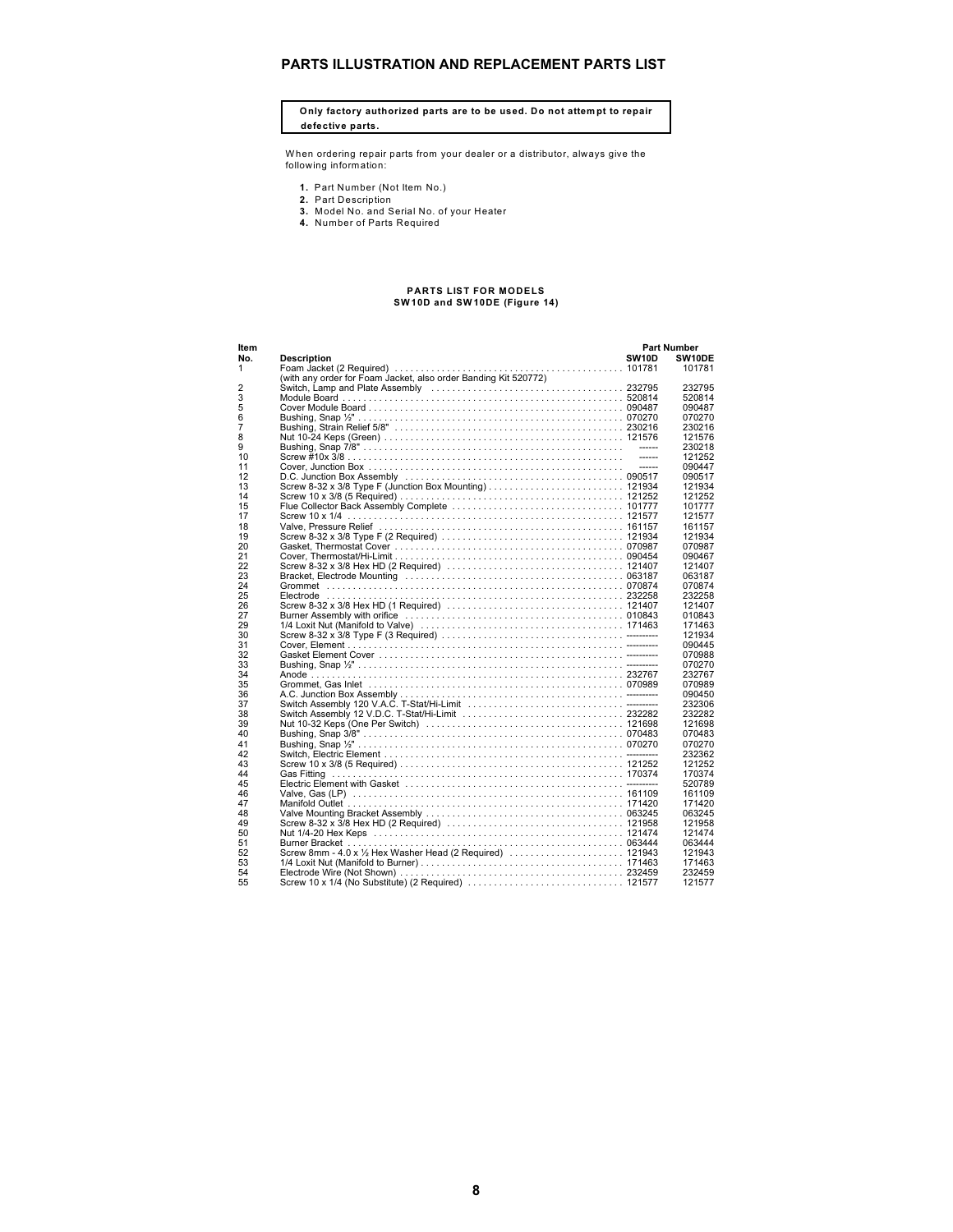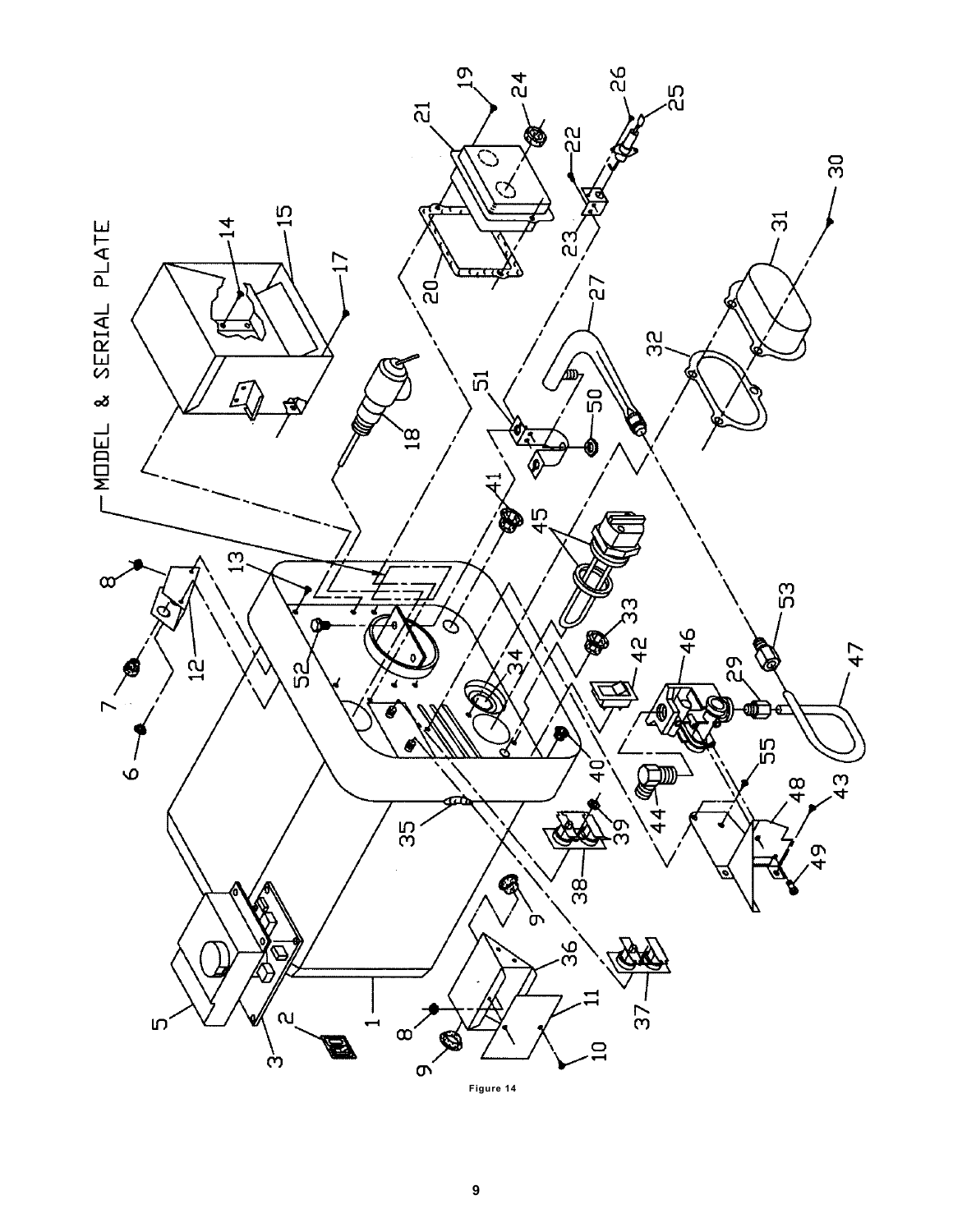## **PARTS LIST FOR MODEL SW10DM (Figures 15 and 16)**

| Item |                                               | <b>Part Number</b>  |
|------|-----------------------------------------------|---------------------|
| No.  | <b>Description</b>                            | SW <sub>10</sub> DM |
| 1    |                                               |                     |
| 2    |                                               |                     |
| 3    |                                               |                     |
| 4    |                                               |                     |
| 5    |                                               |                     |
| 6    |                                               |                     |
|      | Switch, Lamp and Plate Assembly  232795       |                     |
| 8    |                                               |                     |
| 9    |                                               |                     |
| 10   |                                               |                     |
| 11   |                                               |                     |
| 12   | Flue Collector Back Assembly Complete  101777 |                     |
| 14   |                                               |                     |
| 15   |                                               |                     |
| 16   |                                               |                     |
| 17   |                                               |                     |
| 18   |                                               |                     |
| 19   |                                               |                     |
| 20   |                                               |                     |
| 21   |                                               |                     |

| Item<br>No. |                                                                                                                | <b>Part Number</b><br>SW10DM |
|-------------|----------------------------------------------------------------------------------------------------------------|------------------------------|
|             | <b>Description</b>                                                                                             |                              |
| 22          |                                                                                                                |                              |
| 23          |                                                                                                                |                              |
| 24          |                                                                                                                |                              |
| 26          |                                                                                                                |                              |
| 27          |                                                                                                                |                              |
| 28          |                                                                                                                |                              |
| 29          |                                                                                                                |                              |
| 30          |                                                                                                                |                              |
| 31          |                                                                                                                |                              |
| 32          |                                                                                                                |                              |
| 33          |                                                                                                                |                              |
| 34          |                                                                                                                |                              |
| 35          |                                                                                                                |                              |
| 36          |                                                                                                                |                              |
| 37          |                                                                                                                |                              |
| 38          |                                                                                                                |                              |
|             |                                                                                                                |                              |
| 39          | Screw 8mm - 4.0 x 1/2 Hex Washer Head (2 Required)  121943                                                     |                              |
| 40          | Burner Bracket (and all and all and all and all and all and all and all and all and all and all and all and al |                              |
| 41          |                                                                                                                |                              |
| 42          |                                                                                                                |                              |
| 43          |                                                                                                                |                              |

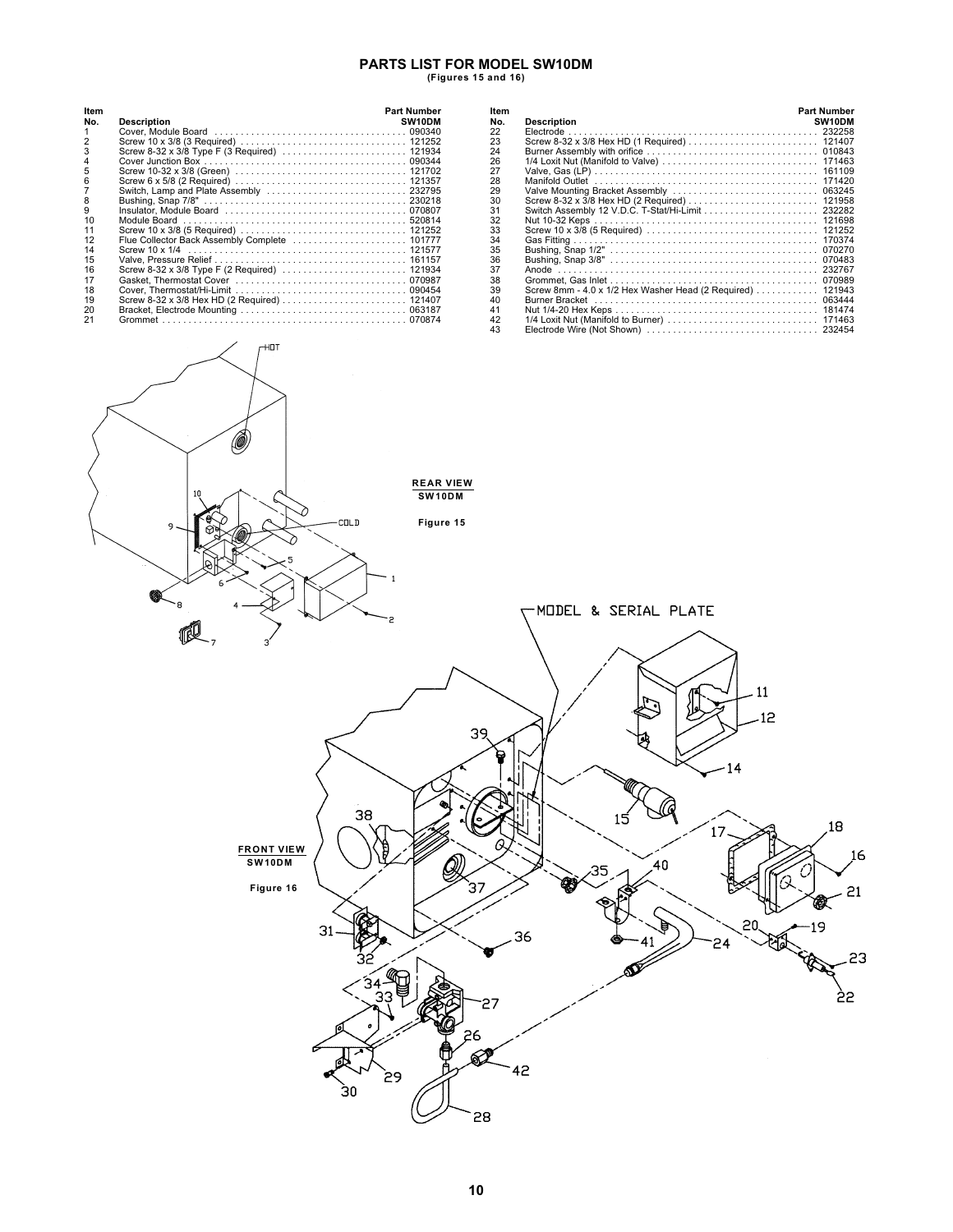## **PARTS LIST FOR MODEL SW10DEM (Figures 17 and 18)**

| Item           |                                         | <b>Part Number</b> |
|----------------|-----------------------------------------|--------------------|
| No.            | <b>Description</b>                      | SW10DEM            |
| 1              |                                         |                    |
| $\overline{2}$ |                                         |                    |
| 3              |                                         |                    |
| 4              |                                         |                    |
| 5              |                                         |                    |
| 6              |                                         |                    |
| $\overline{7}$ | Switch, Lamp and Plate Assembly  232795 |                    |
| 8              |                                         |                    |
| 9              |                                         |                    |
| 10             |                                         |                    |
| 11             |                                         |                    |
| 12             |                                         |                    |
| 13             |                                         |                    |
| 14             |                                         |                    |
| 15             |                                         |                    |
| 17             |                                         |                    |
| 18             |                                         |                    |
| 19             |                                         |                    |
| 20             |                                         |                    |
| 21             |                                         |                    |
| 22             |                                         |                    |
| 23             |                                         |                    |
| 24             |                                         |                    |
| 25             |                                         |                    |
| 26             |                                         |                    |

| ltem |                                                     | <b>Part Number</b> |
|------|-----------------------------------------------------|--------------------|
| No.  | <b>Description</b>                                  | SW10DEM            |
| 27   |                                                     |                    |
| 29   |                                                     |                    |
| 30   |                                                     | 121934             |
| 31   |                                                     | 090445             |
| 32   |                                                     | 070988             |
| 33   |                                                     |                    |
| 34   |                                                     |                    |
| 35   |                                                     | 070989             |
| 36   | Switch Assembly, 120 V.A.C. T-Stat/Hi-Limit  232306 |                    |
| 37   |                                                     |                    |
| 38   |                                                     | 121698             |
| 39   |                                                     | 070483             |
| 40   |                                                     | 070270             |
| 41   |                                                     | 121252             |
| 42   |                                                     | 170374             |
| 43   |                                                     | 520789             |
| 44   |                                                     | 161109             |
| 45   |                                                     | 171420             |
| 46   |                                                     | 063245             |
| 47   |                                                     | 121958             |
| 48   |                                                     | 070270             |
| 49   |                                                     | 121474             |
| 50   |                                                     | 063444             |
| 51   | Screw 8mm - 4.0 x 1/2 Hex Washer Head (2 Required)  | 121943             |
| 52   |                                                     |                    |
| 53   |                                                     |                    |